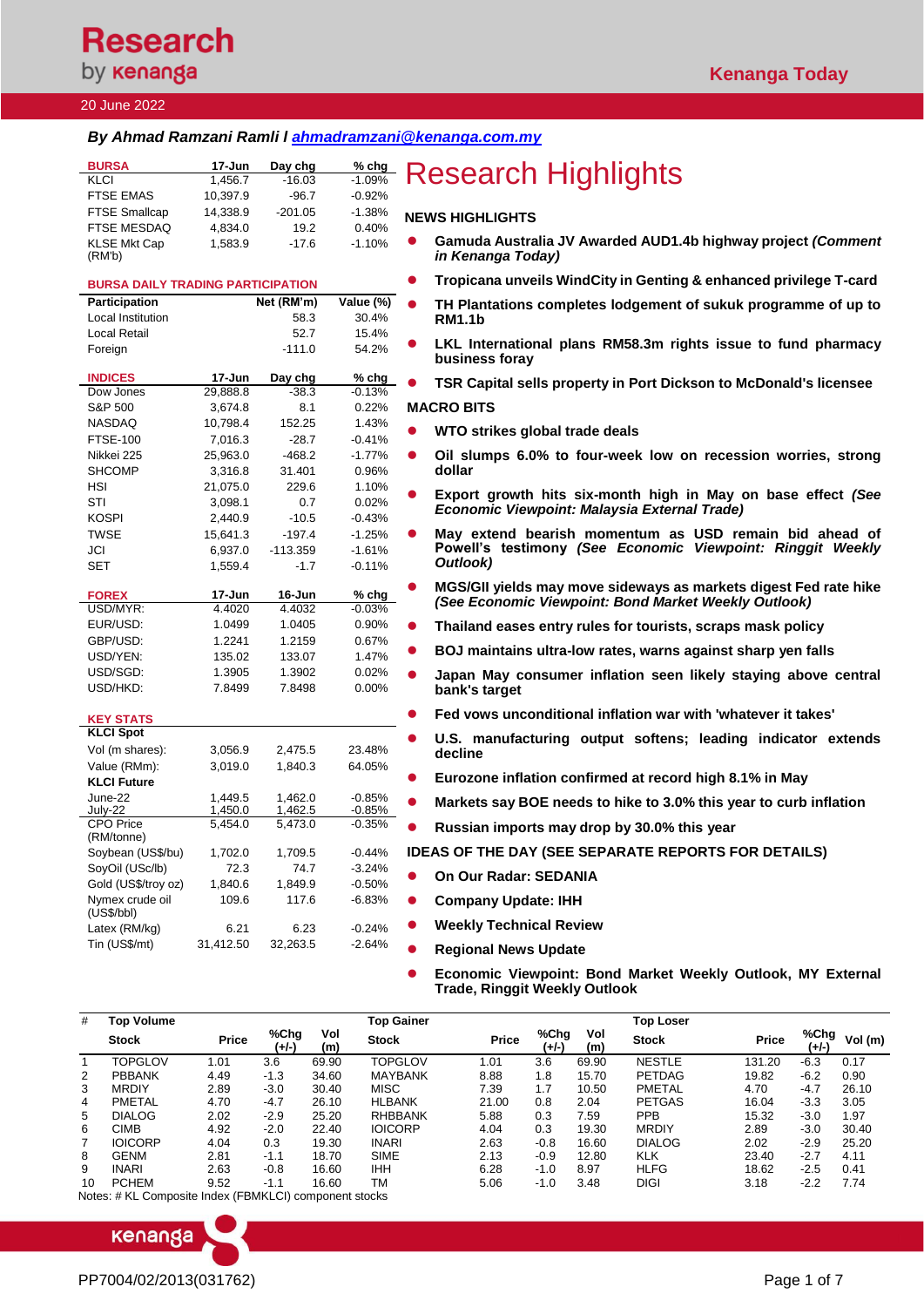# **Corporate News**

#### • **Gamuda Australia JV Awarded AUD1.4b highway project**

Gamuda Australia, in a joint venture with Ferrovial Construction (FGJV), was awarded a A\$1.4b (RM4.1b) design and construct contract by the New South Wales (NSW) government to deliver the main package of works for the Coffs Harbour Bypass project. Coffs Harbour is located on the NSW North Coast, 550km north of Sydney. The highway project is the biggest infrastructure project in Coffs Harbour's history. In this 50:50 joint venture with Ferrovial Construction, Gamuda Australia will design and construct a 14km new and upgraded four-lane highway. The project will boost the regional economy and improve connectivity, road transport efficiency and safety for local and interstate motorists. (The Sun Daily)

*Comment: Positive over this win which came earlier-than-expected (tenders were closed on March-22). Gamuda's 50% stake in the JV translates to an effective win of AUD675m (or RM2.1b). Thereafter, Gamuda's YTD replenishment (11MFY22) stands at RM9.46b – trailing in line with ours/company's RM20.0b cumulative target to be secured within FY22 and FY23. Future wins to meet our target could come from (1) MRT3, (2) Penang South Reclamation, (3) Rasau treatment plant, and (4) other international contracts from Singapore/Taiwan. Outstanding order book post win stands at RM12.4b. With unchanged FY22/23E earnings, reiterate OP with an SoP-TP of RM4.00 (SoP assumptions: 18x construction PER, 0.5x property PBV, RM2.3b offer price for tolls and RM0.5b valuation for 80%-Gamuda Waters based on DCF at 10% WACC).*

### • **Tropicana unveils WindCity in Genting & enhanced privilege T-card**

Tropicana Corp Bhd has celebrated its growth into Genting Highlands, Pahang with the introduction of Tropicana WindCity. Located at the mid-hill of Genting Highlands, Tropicana plans to build a 596 acres township comprising three distinctive WindCity master plans namely Tropicana Grandhill, Tropicana Paradise and Tropicana Avalon. Group managing director said it would build a holistic retail, recreational and residential oasis at Genting Highlands mid-hill. Tan said the WindCity was envisioned with Tropicana Paradise as the catalyst, offering an entertainment haven at the heart of the township. *(NST Business)*

### • **TH Plantations completes lodgement of sukuk programme of up to RM1.1b**

TH Plantations Bhd, the plantation arm of Lembaga Tabung Haji, has completed the lodgement of a sukuk wakalah programme of up to RM1.1b in nominal value with the Securities Commission Malaysia. The programme allows for the issuance of senior Islamic medium term notes and subordinated perpetual Islamic notes guaranteed by TH Plantations, the group said in a bourse filing. TH Plantations noted the programme will have a perpetual tenure, with the proceeds of each sukuk wakalah issued under the programme utilised to finance or refinance any existing or future Islamic financing of the issuer, including the outstanding sukuk issued under TH Plantations unit THP Suria Mekar Sdn Bhd's existing sukuk murabahah programme of up to RM1.2b. *(The Edge Markets)*

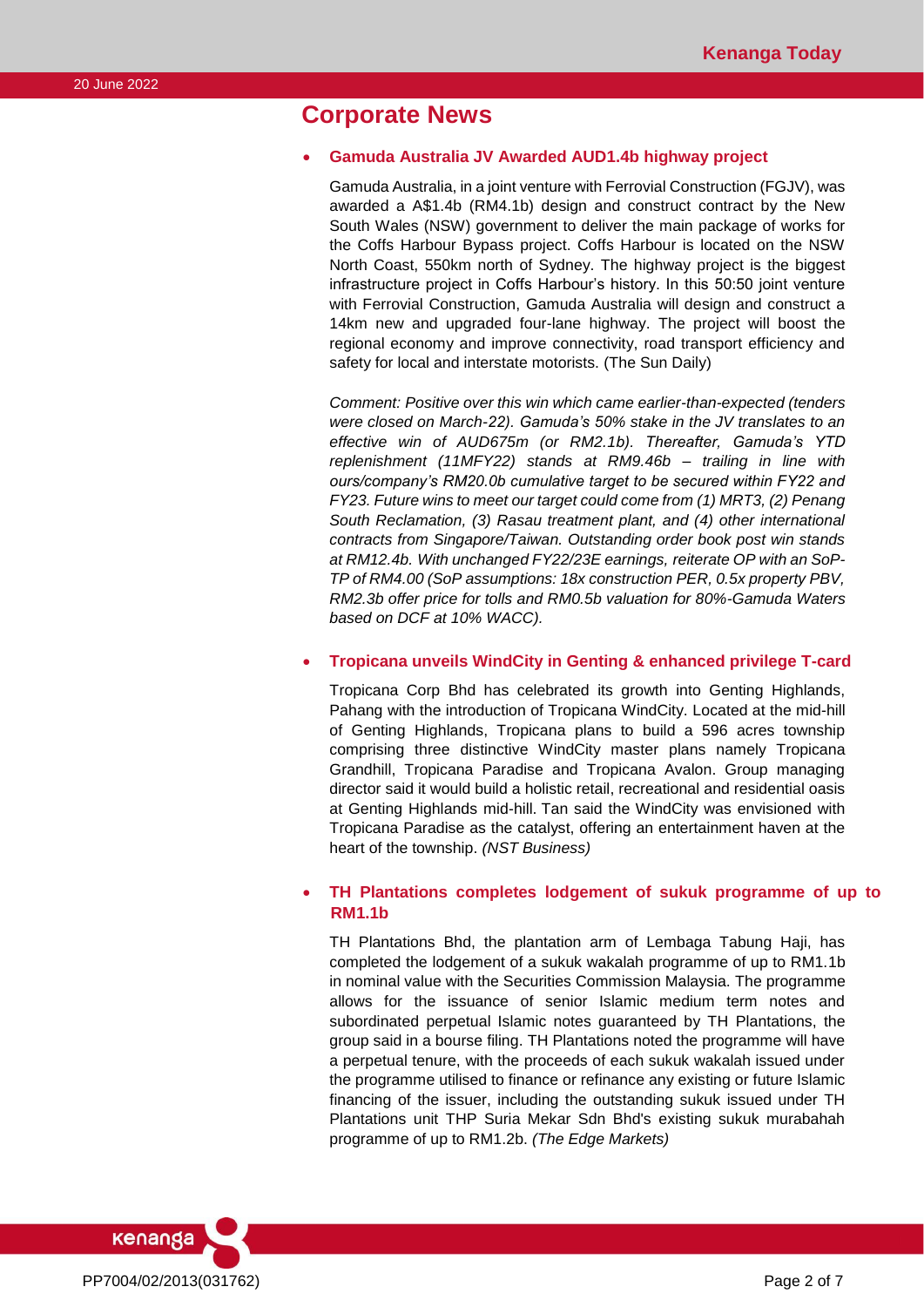### • **LKL International plans RM58.3m rights issue to fund pharmacy business foray**

LKL International Bhd has proposed to undertake a renounceable rights issue with free warrants to raise up to RM58.3m to fund its diversification into the pharmacy business. The hospital and medical furniture manufacturer is also planning a share consolidation exercise by consolidating every 10 existing shares into one share. In a bourse filing on Friday (June 17), said the rights issue with warrants entails the issuance of three rights shares and two warrants for every one consolidated share. *(The Edge Markets)*

#### • **TSR Capital sells property in Port Dickson to McDonald's licensee**

Property and construction group TSR Capital Bhd is disposing of a property in Port Dickson to Malaysia's McDonald's licensee Gerbang Alaf Restaurants Sdn Bhd. In a bourse filing, TSR Capital said it is selling part of a land measuring 36,617 sq ft together with a McDonald's restaurant erected on it for RM6m. The land was purchased in 2011, and the original cost incurred for the property was RM3.5m. *(The Edge Markets)*

*This section is intentionally left blank*

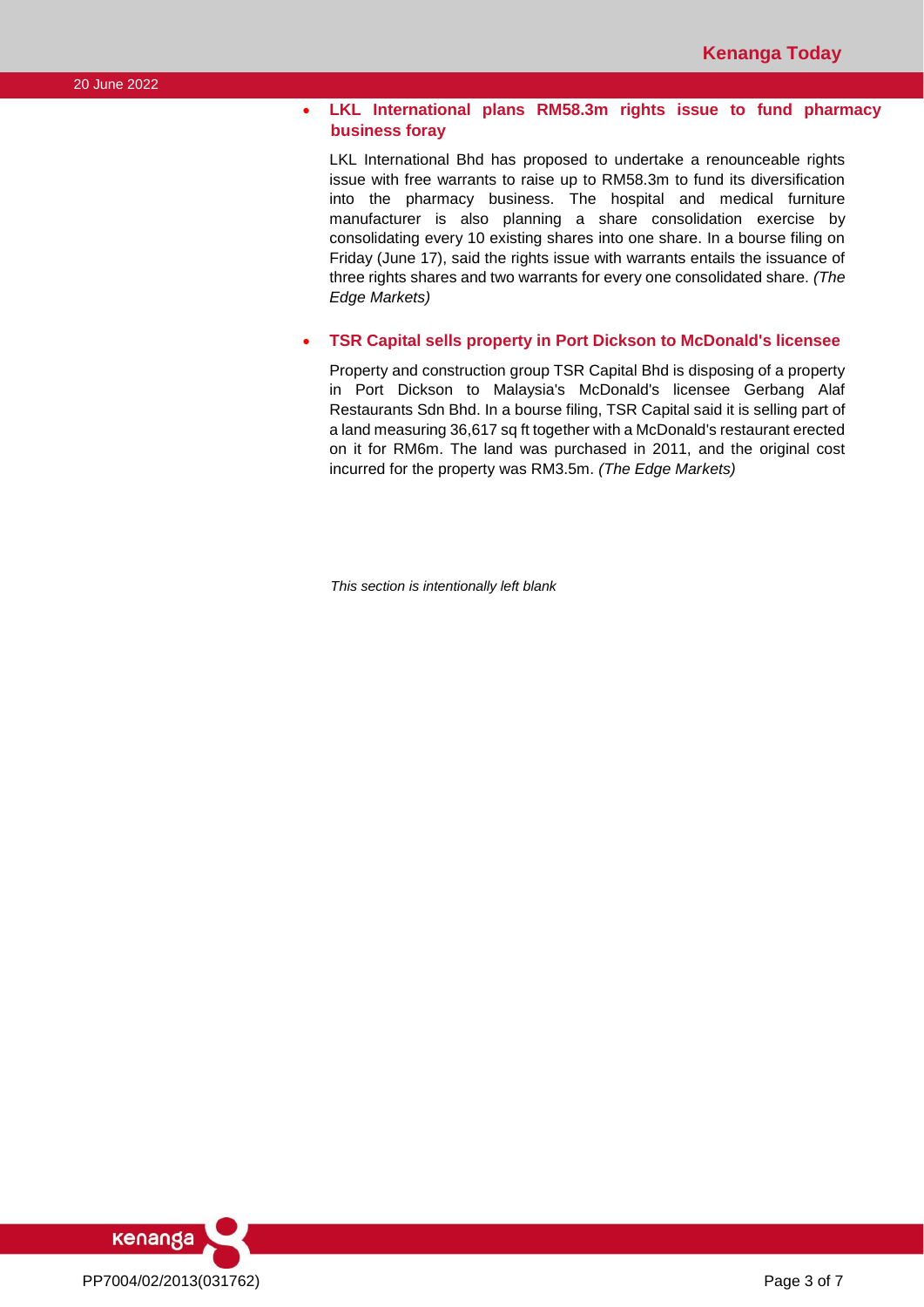## **Macro Bits**

## **Global**

- ⚫ **[WTO strikes global trade deals](https://www.reuters.com/markets/commodities/wto-chief-urges-countries-accept-unprecedented-package-trade-agreements-2022-06-17/)** The World Trade Organization agreed on the first change to global trading rules in years on Friday as well as a deal to boost the supply of COVID-19 vaccines in a series of pledges that were heavy on compromise. The package included the two highest profile deals under consideration - on fisheries and on a partial waiver of intellectual property (IP) rights for COVID-19 vaccines. *(Reuters)*
- ⚫ **[Oil slumps 6.0% to four-week low on recession worries, strong dollar](https://www.reuters.com/business/energy/oil-edges-down-demand-concerns-weigh-heading-weekly-fall-2022-06-17/)** Oil prices tumbled about 6.0% to a four-week low on Friday on worries that interest rate hikes by major central banks could slow the global economy and cut demand for energy. Also pressuring prices, the U.S. dollar this week rose to its highest level since December 2002 against a basket of currencies, making oil more expensive for buyers using other currencies. *(Reuters)*

## **Malaysia**

- ⚫ **Export growth hits six-month high in May on base effect** Exports expanded sharply to a six-month high of 30.5% YoY in May (Apr: 20.8%). MoM (-5.6%; Apr: -3.0%): growth fell for the second straight month, reflecting a weak recovery in the trade activity attributable to prolonged global supply chain disruptions brought by China's zero-Covid policy and the ongoing Russia-Ukraine crisis. *(See Economic Viewpoint: Malaysia External Trade)*
- ⚫ **May extend bearish momentum as USD remain bid ahead of Powell's testimony** The ringgit may continue to trade with a downside bias against the USD as the DXY is expected stay bid around the 104.0-106.0 level as Fed's Powell may solidify expectations of a further tightening. However, an aggressive hiking campaign by other major central banks could cap gains for the USD. *(See Economic Viewpoint: Ringgit Weekly Outlook)*
- ⚫ **MGS/GII yields may move sideways as markets digest Fed rate hike** We expect yields to move sideways this week, as investors digest the impact of the Fed's sizeable rate hike and as global yields pull back from recent highs. *(See Economic Viewpoint: Bond Market Weekly Outlook)*

# **Asia Pacific**

- ⚫ **[Thailand eases entry rules for tourists, scraps mask policy](https://www.theedgemarkets.com/article/thailand-eases-entry-rules-tourists-scraps-mask-policy)** Thailand announced on Friday it would abandon its much-criticised pre-registration process for foreign visitors and no longer require face masks to be worn in public, responding to a slower Covid-19 spread. *(The Edge Markets)*
- **[BOJ maintains ultra-low rates, warns against sharp yen falls](https://www.reuters.com/markets/currencies/boj-maintain-ultra-low-rates-sound-warning-over-weak-yen-2022-06-16/)** The Bank of Japan maintained ultra-low interest rates on Friday and vowed to defend its cap on bond yields with unlimited buying, bucking a global wave of monetary tightening in a show of resolve to focus on supporting a tepid economic recovery. The yen fell as much as 1.9% and bond yields fell after the decision. *(Reuters)*
- ⚫ **[Japan May consumer inflation seen likely staying above central bank's target](https://www.reuters.com/markets/asia/japan-may-consumer-inflation-seen-likely-staying-above-cbanks-target-2022-06-17/)** Japan's core consumer price index for May is expected to climb 2.1% from a year earlier, its second straight month of gains above the central bank's 2.0% inflation target, a Reuters poll showed on Friday. *(Reuters)*

## **Americas**

- ⚫ **[Fed vows unconditional inflation war with 'whatever it takes'](https://www.reuters.com/markets/us/feds-bullard-says-soft-landing-feasible-us-europe-2022-06-17/)** The Federal Reserve, fresh from its biggest interest rate hike in more than a quarter of a century, signalled on Friday that the rising risk of recession will not stop its battle to bring down searing inflation that's punishing American households. *(Reuters)*
- ⚫ **[U.S. manufacturing output softens; leading indicator extends decline](https://www.reuters.com/markets/us/us-manufacturing-output-slips-may-2022-06-17/)** Production at U.S. factories unexpectedly fell in May, the latest sign of cooling economic activity as the Federal Reserve aggressively tightens monetary policy to tame inflation. Slowing growth was indicated in other data showing a gauge of future economic activity declining in May for a third straight month. *(Reuters)*

## **Europe**

- **[Eurozone inflation confirmed at record high 8.1% in May](https://www.theedgemarkets.com/article/eurozone-inflation-confirmed-record-high-81-may)** Eurozone inflation rose to a record high 8.1% last month in line with a preliminary estimate, more than four times the European Central Bank's (ECB) target and underscoring its plans to raise interest rates next month to tame runaway price growth. Inflation has now become increasingly broad, affecting everything from food and services to everyday goods. *(The Edge Markets)*
- ⚫ **[Markets say BOE needs to hike to 3.0% this year to curb inflation](https://www.bloomberg.com/news/articles/2022-06-16/markets-say-boe-needs-to-hike-to-3-this-year-to-curb-inflation)** The Bank of England (BOE) will need to unleash a dramatic series of interest rate hikes that take borrowing costs to 3.0% by year end, according to financial market bets that suggests policymakers have lost control of inflation. *(Bloomberg)*
- ⚫ **[Russian imports may drop by 30.0% this year](https://www.reuters.com/markets/europe/russian-imports-may-drop-by-30-this-year-says-top-official-tass-2022-06-17/)** Russian imports may drop by 30.0% this year but will not dwindle to zero, Tass news agency reported Alexei Kudrin, a former finance minister who now heads the state Audit Chamber, as saying on Friday. *(Reuters)*

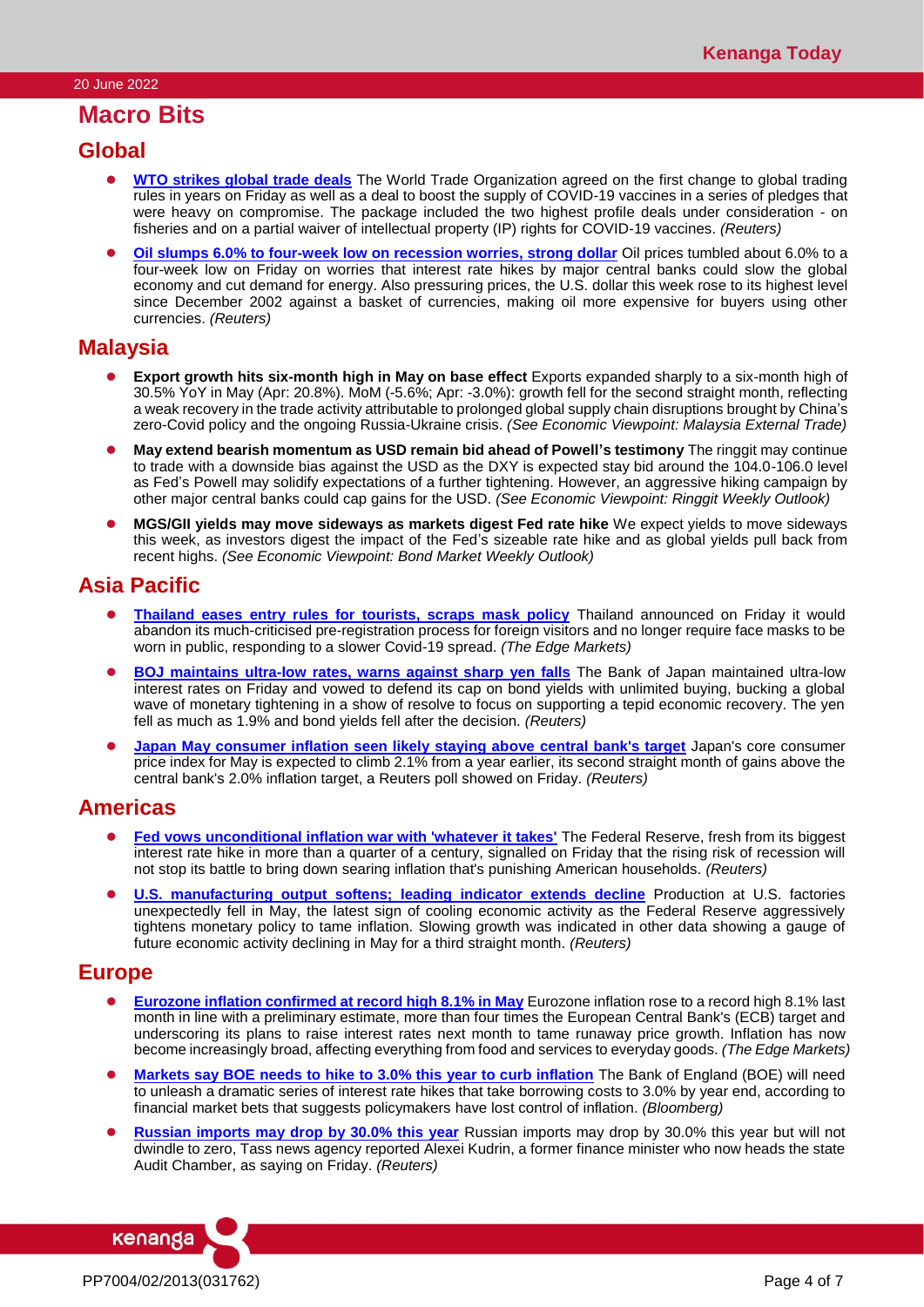#### 20 June 2022

# **List of Oversold Stocks (14-Day RSI<30-mark)**

| LIST OF OVERSORE ORDERS            | $1 - L$           | $\bf{N}$       |        |        |                |
|------------------------------------|-------------------|----------------|--------|--------|----------------|
| <b>NAME*</b>                       | <b>LAST PRICE</b> | <b>RSI 14D</b> | RSI_9D | RSI_3D | <b>LOW 30D</b> |
| <b>HARTALEGA HOLDINGS BHD</b>      | 2.820             | 11.43          | 7.25   | 0.89   | 2.770          |
| ANN JOO RESOURCES BHD              | 1.100             | 15.62          | 9.79   | 0.92   | 1.090          |
| <b>MUDA HOLDINGS BERHAD</b>        | 1.860             | 15.94          | 11.30  | 2.49   | 1.820          |
| HUP SENG INDUSTRIES BHD            | 0.760             | 16.42          | 10.21  | 1.69   | 0.750          |
| <b>BOILERMECH HOLDINGS BERHAD</b>  | 0.810             | 16.56          | 11.36  | 2.50   | 0.800          |
| HUME CEMENT INDUSTRIES BHD         | 0.980             | 17.50          | 9.94   | 1.55   | 0.980          |
| GUOCOLAND MALAYSIA BHD             | 0.615             | 17.75          | 10.24  | 1.97   | 0.565          |
| SARAWAK PLANTATION BHD             | 2.190             | 18.09          | 12.47  | 5.77   | 2.160          |
| RANHILL UTILITIES BHD              | 0.410             | 18.90          | 18.59  | 39.65  | 0.390          |
| FORMOSA PROSONIC INDS BHD          | 2.800             | 19.08          | 10.90  | 0.34   | 2.790          |
| JF TECHNOLOGY BHD                  | 0.685             | 20.04          | 17.01  | 16.26  | 0.655          |
|                                    | 0.605             |                |        |        |                |
| PHARMANIAGA BERHAD                 |                   | 20.19          | 15.32  | 3.57   | 0.600          |
| <b>MALAYSIAN BULK CARRIERS BHD</b> | 0.380             | 20.81          | 14.39  | 2.62   | 0.380          |
| AEON CREDIT SERVICE M BHD          | 13.360            | 21.85          | 13.33  | 1.00   | 13.360         |
| <b>GENTING PLANTATIONS BHD</b>     | 6.700             | 21.89          | 16.31  | 7.58   | 6.700          |
| LUXCHEM CORP BHD                   | 0.585             | 22.15          | 16.46  | 3.14   | 0.570          |
| PESTECH INTERNATIONAL BHD          | 0.415             | 23.01          | 18.00  | 5.20   | 0.410          |
| ASIA FILE CORP BHD                 | 1.730             | 23.12          | 18.63  | 8.40   | 1.700          |
| DAGANG NEXCHANGE BHD               | 0.810             | 23.65          | 15.13  | 2.60   | 0.805          |
| HIAP TECK VENTURE BHD              | 0.295             | 23.96          | 20.11  | 9.72   | 0.295          |
| <b>RIMBUNAN SAWIT BHD</b>          | 0.195             | 24.17          | 16.96  | 2.96   | 0.195          |
| <b>COMFORT GLOVE BHD</b>           | 0.590             | 24.18          | 21.26  | 26.76  | 0.560          |
| SCICOM (MSC) BHD                   | 1.040             | 24.35          | 17.99  | 3.35   | 1.030          |
| INNOPRISE PLANTATIONS BHD          | 1.470             | 24.73          | 18.62  | 8.54   | 1.430          |
| <b>MALAYSIA SMELTING CORP BHD</b>  | 2.570             | 25.13          | 23.14  | 30.10  | 2.370          |
| <b>SUNSURIA BHD</b>                | 0.380             | 25.15          | 17.35  | 2.62   | 0.380          |
| <b>MEDIA PRIMA BHD</b>             | 0.435             | 25.40          | 18.89  | 2.70   | 0.430          |
| <b>JCY INTERNATIONAL BHD</b>       | 0.185             | 25.52          | 23.43  | 14.12  | 0.180          |
| JAYA TIASA HOLDINGS BHD            | 0.655             | 25.62          | 22.88  | 21.62  | 0.650          |
| TH PLANTATIONS BHD                 | 0.625             | 25.80          | 22.85  | 17.81  | 0.615          |
| WCT HOLDINGS BHD                   | 0.440             | 25.89          | 20.24  | 6.01   | 0.440          |
|                                    |                   |                |        |        |                |
| <b>IRIS CORP BHD</b>               | 0.135             | 26.17          | 24.51  | 40.39  | 0.130          |
| PA RESOURCES BHD                   | 0.265             | 26.33          | 22.91  | 7.78   | 0.265          |
| AMANAHRAYA REIT                    | 0.635             | 26.48          | 20.28  | 2.27   | 0.635          |
| POS MALAYSIA BERHAD                | 0.565             | 26.49          | 19.82  | 13.41  | 0.560          |
| SARAWAK OIL PALMS BERHAD           | 4.670             | 26.61          | 19.82  | 13.78  | 4.520          |
| <b>ELSOFT RESEARCH BHD</b>         | 0.670             | 26.64          | 25.13  | 20.69  | 0.655          |
| TA ANN HOLDINGS BERHAD             | 4.380             | 26.73          | 21.75  | 22.29  | 4.170          |
| SOUTHERN STEEL BERHAD              | 0.650             | 26.77          | 22.02  | 8.64   | 0.650          |
| DATASONIC GROUP BHD                | 0.480             | 26.97          | 17.72  | 2.03   | 0.470          |
| <b>BURSA MALAYSIA BHD</b>          | 6.350             | 27.03          | 20.13  | 2.27   | 6.350          |
| LION INDUSTRIES CORP BHD           | 0.445             | 27.05          | 24.10  | 19.01  | 0.435          |
| KIM LOONG RESOURCES BHD            | 1.690             | 27.17          | 21.73  | 11.69  | 1.680          |
| TDM BHD                            | 0.235             | 27.31          | 22.93  | 14.04  | 0.230          |
| CSC STEEL HOLDINGS BHD             | 1.480             | 27.63          | 21.53  | 4.08   | 1.470          |
| SUPERMAX CORP BHD                  | 0.890             | 28.23          | 24.38  | 26.24  | 0.845          |
| <b>BAHVEST RESOURCES BHD</b>       | 0.310             | 28.31          | 25.52  | 26.01  | 0.300          |
| <b>UEM EDGENTA BHD</b>             | 1.390             | 28.47          | 23.68  | 12.49  | 1.340          |
| EVERGREEN FIBREBOARD BHD           | 0.510             | 28.53          | 23.45  | 22.89  | 0.495          |
| <b>GLOBETRONICS TECHNOLOGY BHD</b> | 1.190             | 28.54          | 23.97  | 12.15  | 1.170          |
| NTPM HOLDINGS BHD                  | 0.430             | 28.65          | 17.26  | 0.28   | 0.430          |
| TASCO BHD                          | 0.930             | 28.69          | 21.82  | 3.82   | 0.920          |
|                                    |                   |                |        |        |                |
| PMB TECHNOLOGY BHD                 | 2.780             | 28.91          | 23.61  | 17.56  | 2.630          |
| <b>MKH BHD</b>                     | 1.230             | 28.96          | 22.56  | 9.66   | 1.230          |
| RUBBEREX CORP M BHD                | 0.520             | 29.13          | 19.88  | 2.39   | 0.500          |
| CB INDUSTRIAL PRODUCT HLDG         | 1.280             | 29.17          | 26.51  | 29.36  | 1.260          |
| <b>KRETAM HOLDINGS BHD</b>         | 0.525             | 29.20          | 25.81  | 33.43  | 0.505          |
| <b>KKB ENGINEERING BHD</b>         | 1.320             | 29.24          | 25.74  | 12.80  | 1.320          |
| <b>MEGA FIRST CORP BHD</b>         | 3.500             | 29.29          | 20.82  | 2.88   | 3.480          |
| <b>DIALOG GROUP BHD</b>            | 2.020             | 29.35          | 26.64  | 15.60  | 1.980          |
| <b>INSAS BHD</b>                   | 0.770             | 29.90          | 21.86  | 1.20   | 0.755          |

*\*Only for stocks with market cap >RM300m*

*Source: Bloomberg*

# **List of Overbought Stocks (14-Day RSI>70-mark)**

| <b>NAME*</b>                 |      | <b>PRICE</b> | RSI<br><b>14D</b> | RSI<br>9D | RSI 3D | <b>HIGH 30D</b> |
|------------------------------|------|--------------|-------------------|-----------|--------|-----------------|
| I HOLDING BHD<br><b>BREM</b> | .190 |              | 87.46             | 97.04     | 100.00 | .200            |
| COCOALAND HOLDINGS BHD       | .460 |              | 74.02             | 78.28     | 63.67  | .470            |
|                              |      |              |                   |           |        |                 |

*\*Only for stocks with market cap >RM300m Source: Bloomberg*

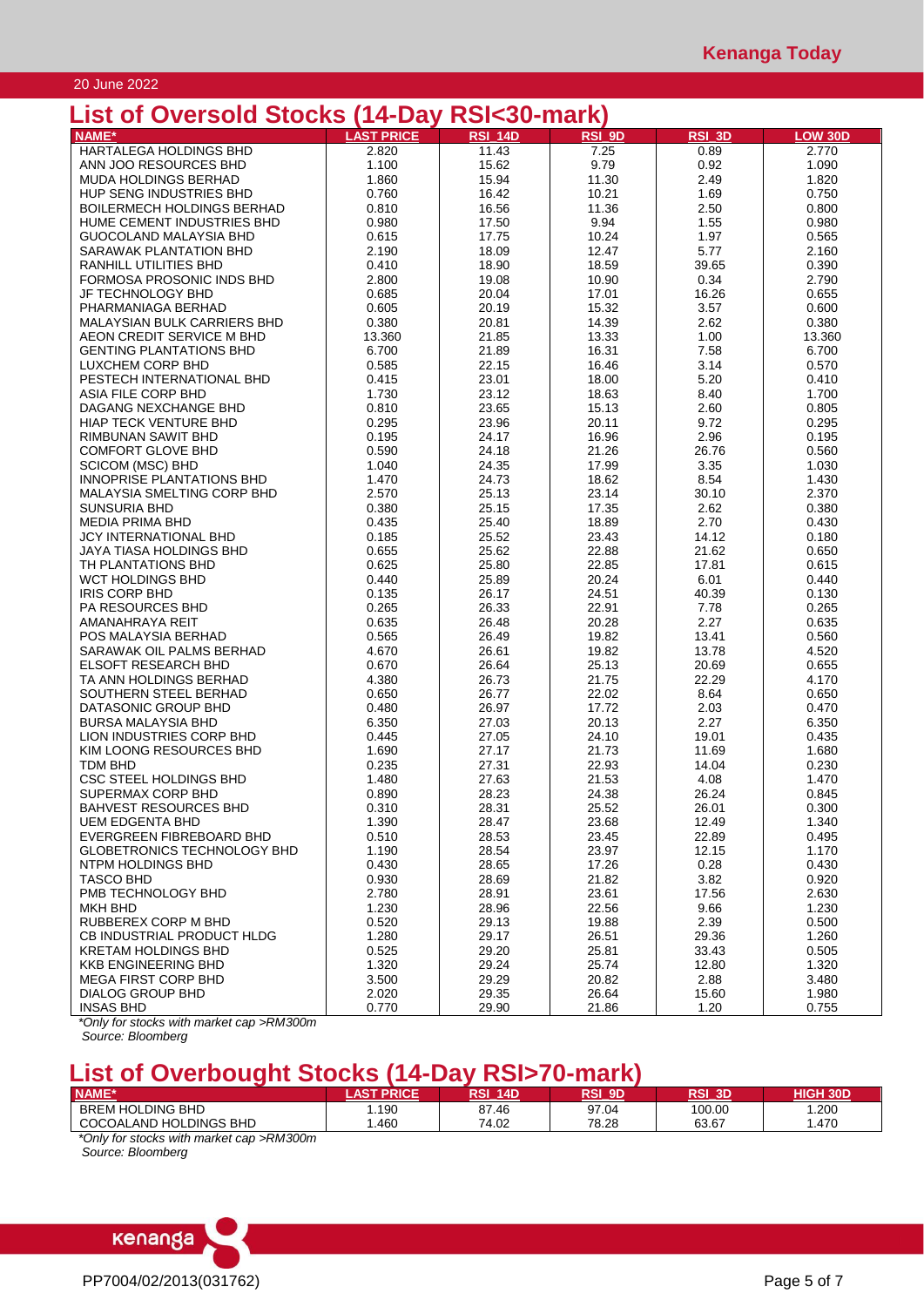20 June 2022

# **List of Oversold Warrants (14-Day RSI<30-mark)**

| <b>NAME</b>                         | LAST         | <b>RSI 14D</b> | $RSI$ 9D | <b>RSI 3D</b> | <b>LOW 30D</b> | <b>EXPIRY</b> |
|-------------------------------------|--------------|----------------|----------|---------------|----------------|---------------|
|                                     | <b>PRICE</b> |                |          |               |                | <b>DATE</b>   |
| DAGANG NEXCHANGE BHD-CX             | 0.055        | 9.06           | 5.37     | 0.28          | 0.055          | 24/11/2022    |
| <b>AXIATA GROUP BHD-C77</b>         | 0.020        | 11.76          | 10.60    | 1.08          | 0.020          | 30/11/2022    |
| TOP GLOVE CORP BHD-P                | 0.030        | 14.46          | 9.89     | 4.59          | 0.030          | 30/11/2022    |
| TA WIN HOLDINGS BHD-WB              | 0.025        | 15.46          | 7.05     | 0.02          | 0.025          | 19/8/2024     |
| <b>WIDAD GROUP BHD-WA</b>           | 0.060        | 15.96          | 9.78     | 0.46          | 0.050          | 5/8/2023      |
| DAGANG NEXCHANGE BHD-CN             | 0.065        | 18.39          | 9.43     | 0.44          | 0.065          | 30/8/2022     |
| SCOPE INDUSTRIES BHD-WB             | 0.035        | 20.78          | 17.00    | 5.96          | 0.035          | 25/11/2024    |
| HIBISCUS PETROLEUM BHD-C34          | 0.040        | 20.83          | 18.79    | 9.08          | 0.035          | 24/11/2022    |
| MY EG SERVICES BHD-D                | 0.015        | 21.23          | 13.68    | 6.20          | 0.015          | 18/7/2022     |
| FTSE BURSA MALAYSIA KLCI INDEX -    | 0.135        | 21.31          | 20.40    | 16.76         | 0.130          | 31/10/2022    |
| KUALA LUMPUR COMPOSITE INDEX-FK     |              |                |          |               |                |               |
| DAGANG NEXCHANGE BHD-CM             | 0.040        | 21.36          | 11.89    | 0.23          | 0.035          | 30/8/2022     |
| <b>HENGYUAN REFINING CO BHD-C26</b> | 0.200        | 22.39          | 18.40    | 7.84          | 0.175          | 3/4/2023      |
| <b>TSH RESOURCES BHD-CW</b>         | 0.010        | 22.76          | 16.66    | 3.99          | 0.010          | 22/12/2022    |
| ECO WORLD DEVELOPMENT GROUP         | 0.100        | 24.43          | 30.46    | 48.68         | 0.095          | 12/4/2029     |
| BHD-WB                              |              |                |          |               |                |               |
| DAGANG NEXCHANGE BHD-CU             | 0.030        | 24.84          | 16.02    | 0.54          | 0.030          | 6/2/2023      |
| DATASONIC GROUP BHD-WA              | 0.105        | 24.92          | 16.60    | 2.15          | 0.095          | 5/7/2023      |
| DAGANG NEXCHANGE BHD-CV             | 0.065        | 25.07          | 14.51    | 0.41          | 0.065          | 18/11/2022    |
| MY EG SERVICES BHD-A                | 0.145        | 26.99          | 26.31    | 18.71         | 0.145          | 31/1/2023     |
| MY EG SERVICES BHD-HD               | 0.030        | 27.07          | 28.40    | 35.39         | 0.025          | 29/7/2022     |
| HANG SENG INDEX-OO                  | 0.005        | 27.31          | 23.47    | 8.01          | 0.005          | 29/6/2022     |
| MALAYSIA SMELTING CORP BHD-CC       | 0.015        | 27.41          | 25.30    | 39.78         | 0.010          | 11/11/2022    |
| <b>TSH RESOURCES BHD-CT</b>         | 0.035        | 27.51          | 23.86    | 18.70         | 0.030          | 20/10/2022    |
| S&P 500 INDEX-C12                   | 0.265        | 29.84          | 24.68    | 4.93          | 0.225          | 19/9/2022     |

*Source: Bloomberg*

# **List of Overbought Warrants (14-Day RSI>70-mark)**

| <b>NAME</b>                                                         | <u>LAST</u><br><b>PRICE</b> | RSI<br><b>14D</b> | <b>RSI 9D</b> | RSI 3D | HIGH 30D | <b>EXPIRY</b><br><b>DATE</b> |
|---------------------------------------------------------------------|-----------------------------|-------------------|---------------|--------|----------|------------------------------|
| FTSE BURSA MALAYSIA KLCI INDEX -<br>KUALA LUMPUR COMPOSITE INDEX-GD | 0.070                       | 71.37             | 76.56         | 85.80  | 0.075    | 30/6/2022                    |
| $-$                                                                 |                             |                   |               |        |          |                              |

*Source: Bloomberg*

*This section is intentionally left blank*